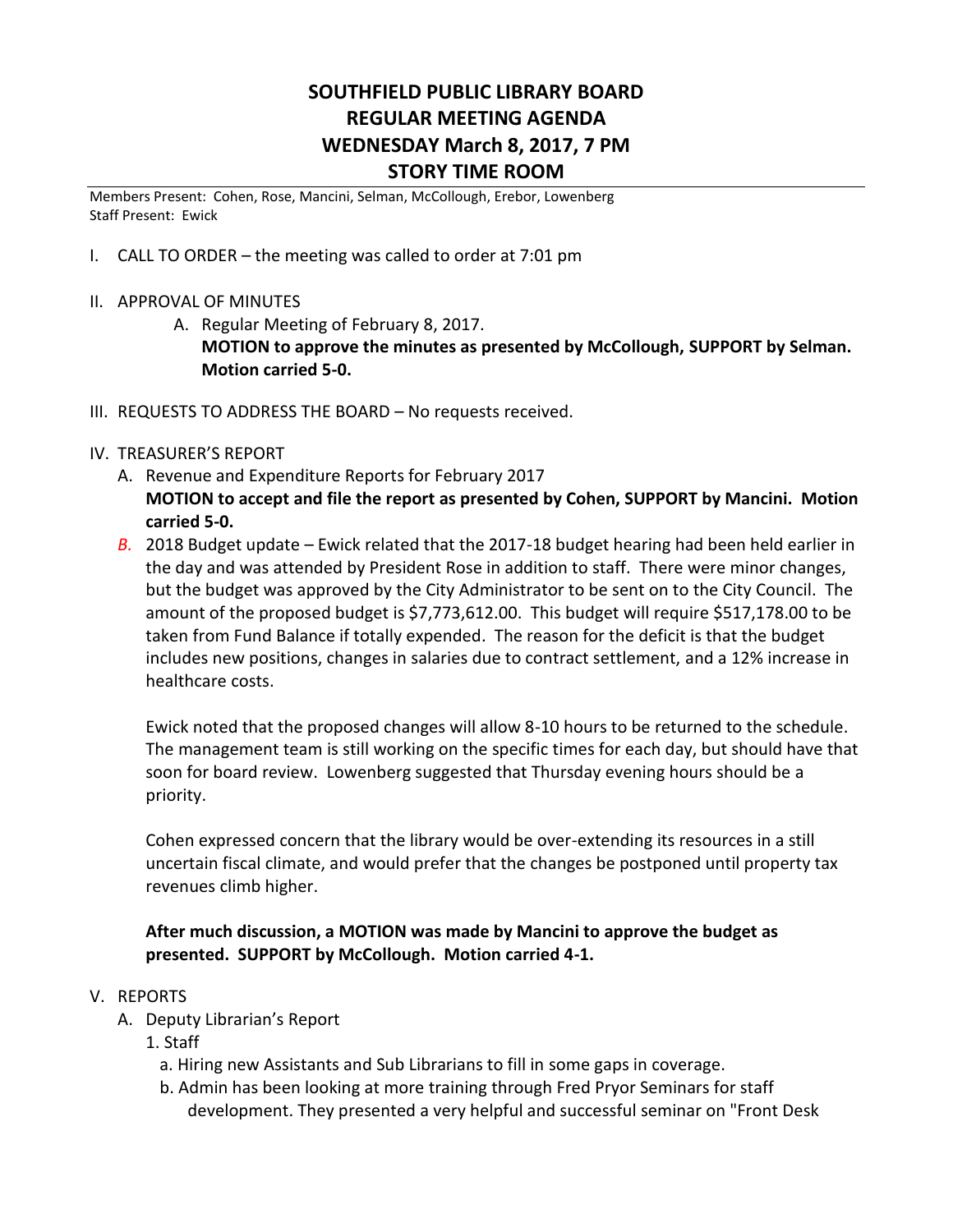Security" to staff, and we hope to have seminars on team building and conflict resolution.

- 2. Building and Security
	- a. Mary met with the Safety Officers and assigned them to walk the building and critically assess it in terms of: where we would take shelter in an external threat (weather event, biohazard, etc); and methods for evacuation and /or shelter in place for an internal threat (fire or active shooter). This exercise has led to a much discussion and learning already! We will gather in a couple of weeks to share findings and recommendations.
	- b. We will also be planning mini-drills for staff and safety officers throughout the spring related to these issues.
	- c. Safety Officer Randy Jones, who is a dispatch supervisor for the Southfield Police, will be giving a refresher on the most effective ways to talk and work with dispatchers and police officers.
- B. Director's Report
	- a. FOIA request on Comfort Woman statue an author in Orlando, FL, filed a FOIA request on all library materials discussing the library's decision to decline receiving the statue. Ewick has gathered that data and turned it over to the City Legal team for review and dispensing to the requestor.
	- b. Visual aide machine Ewick requested to use gift funds to purchase an Optelec ClearView C for use by those with poor vision. This request is in response to a patron's request. Mancini noted that such equipment can be borrowed by sight impaired patrons from Oakland Talking Books, but felt it wise for the library to have one available to all patrons. **MOTION by McCollough, SUPPORT by Mancini. Motion carried 5-0.**
	- c. Friends purchased a button maker for youth Ewick noted that this machine will be used by all departments and should be a good addition to the library.

### VI. OLD BUSINESS

- A. Youth Board Representative Anthony Erebor has asked to be replaced on the board. He notes he learned a lot, enjoyed his tenure, and will miss the camaraderie. A search is under way for his replacement youth delegate.
- B. 2017 Strategic Goals Ewick shared that he received information from the Plymouth Dist. Library director that they used Right Direction, a Southfield company, for their recent Strategic Plan; and were pleased with the process as well as the result. Ewick will contact Right Management for costs and more information.
- C. Fountain Ewick has noted to City Admin. Fred Zorn that the Board is opposed to spending funds on the fountain until the library has restored its hours and is more financially stable. He is working on costs for options with City personnel.
- D. Board Training This was not ready, so is postponed until April.

# VII. NEW BUSINESS

- A. Overdue Fines discussion Ewick presented information on what other libraries are doing on the no-fines issue as well as suggestions from the SPL management team. The recommendation he & they developed is as follows:
	- a. Automatically renew items two times after the initial loan period if the item has no holds.
	- b. Monitor the financial and circulation impact for 6 months, then review.
	- c. Produce no publicity until after the trial period and review.